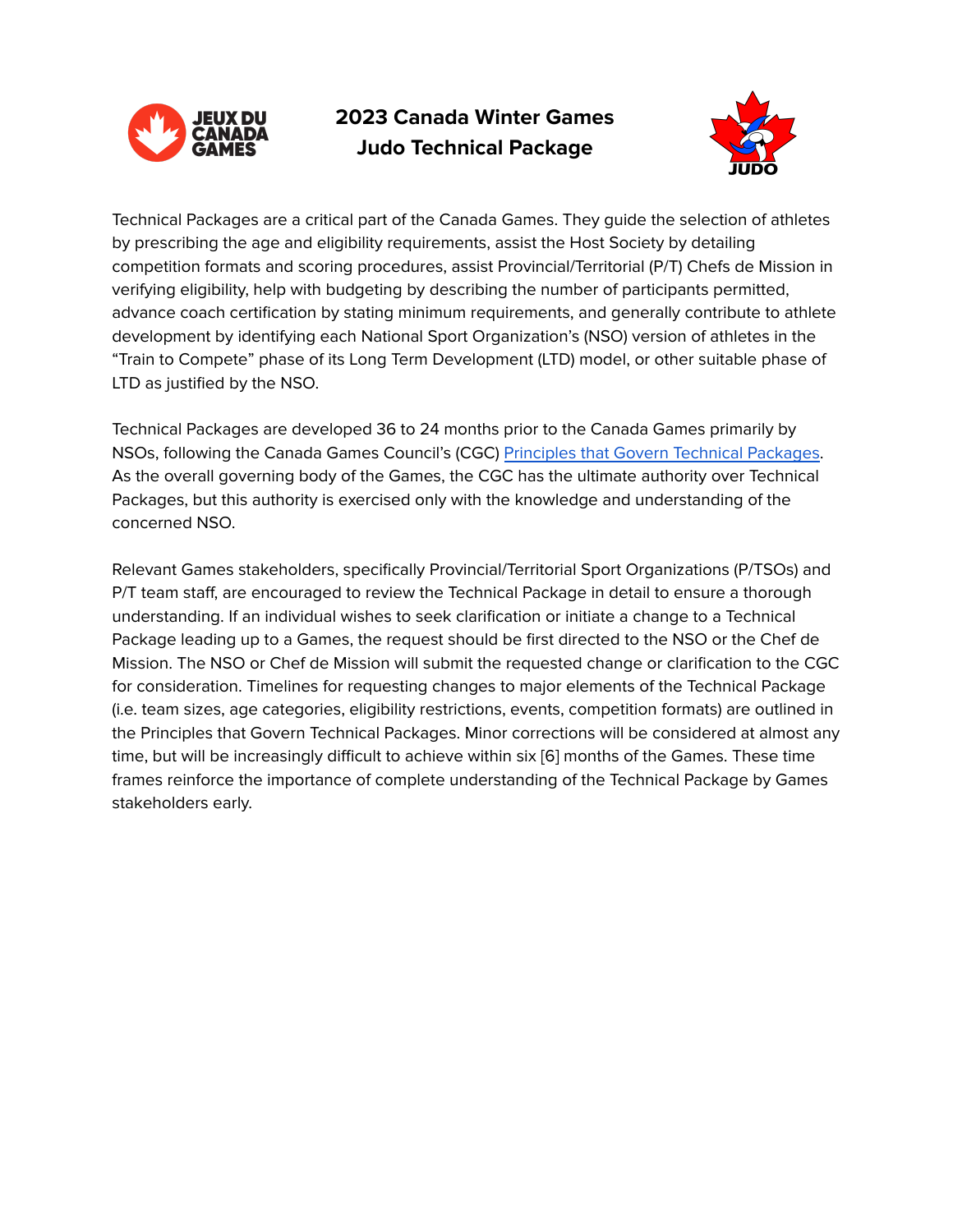#### **TABLE OF CONTENTS**

| <b>SPORT: JUDO</b>                                   | 3                       |
|------------------------------------------------------|-------------------------|
| <b>PARTICIPANTS</b>                                  | 3                       |
| <b>CLASSIFICATION</b>                                | 4                       |
| <b>ELIGIBILITY</b>                                   | $\overline{\mathbf{4}}$ |
| <b>COMPETITION</b>                                   | 5                       |
| TIE BREAKING RULES - COMPETITION                     | 10                      |
| <b>REGISTRATION &amp; EVENT ENTRIES</b>              | 11                      |
| <b>SPORT SCORING POINTS</b>                          | 11                      |
| <b>FLAG POINTS</b>                                   | 13                      |
| TIE BREAKING RULES - FLAG POINTS                     | 13                      |
| <b>MEDALS</b>                                        | 14                      |
| <b>COMPETITION UNIFORM</b>                           | 14                      |
| <b>EQUIPMENT</b>                                     | 14                      |
| <b>PROTEST &amp; APPEALS</b>                         | 14                      |
| <b>ANTI-DOPING</b>                                   | 15                      |
| <b>APPENDICES</b>                                    | 15                      |
| <b>APPENDIX 1 - COACH CERTIFICATION REQUIREMENTS</b> | 16                      |
| <b>APPENDIX 2 - PERFORMANCE GUIDELINES</b>           | 17                      |
| <b>APPENDIX 3 - AGE DISPENSATION</b>                 | 18                      |
| <b>APPENDIX 4 - TENTATIVE SCHEDULE</b>               | 19                      |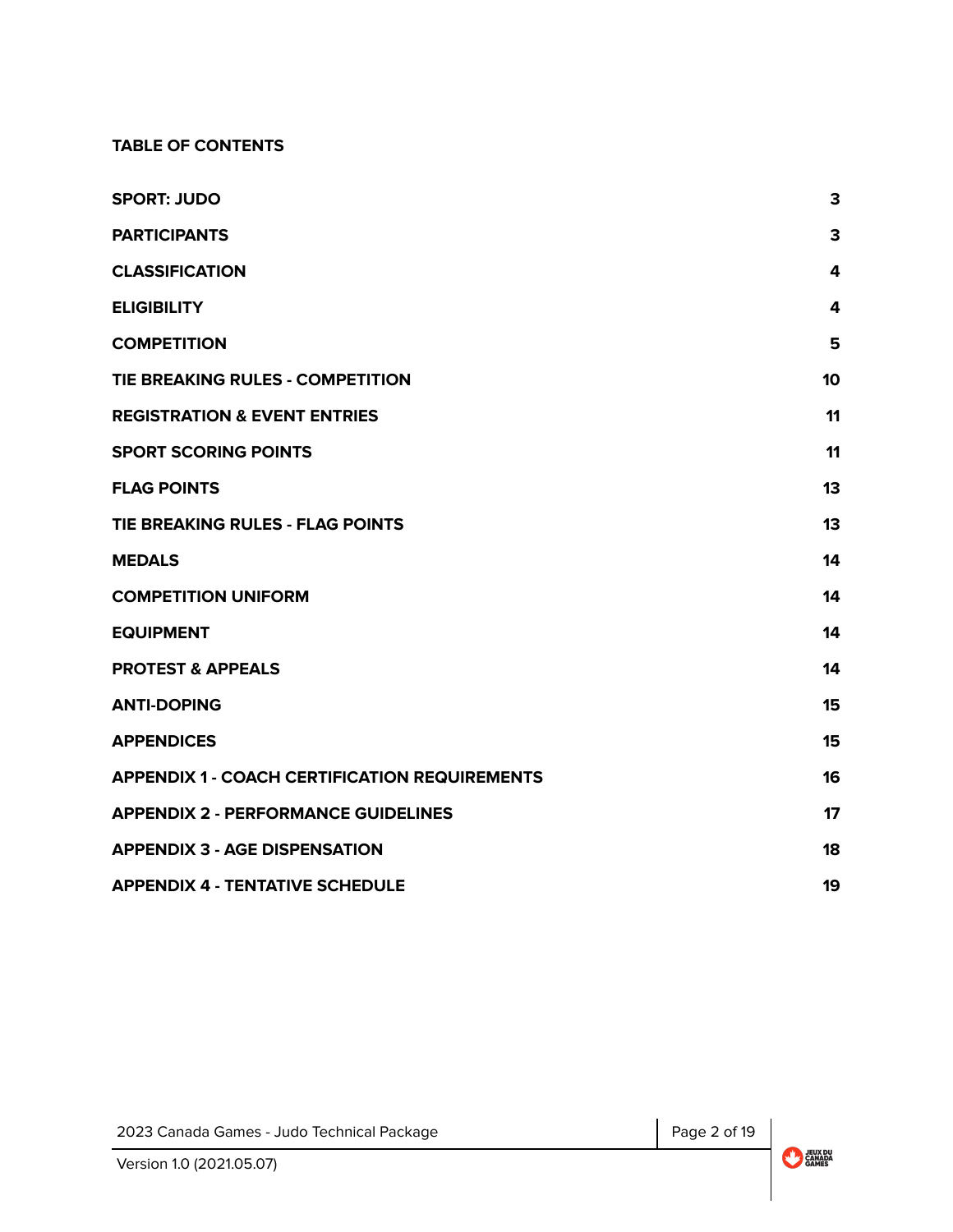# **2023 Canada Winter Games Judo Technical Package**

#### <span id="page-2-0"></span>**1. SPORT: JUDO**

#### <span id="page-2-1"></span>**2. PARTICIPANTS**

2.1. Athletes

7 Males and 7 Females

All registered athletes must intend to compete in at least one event.

2.2. Staff

2 Coaches and 1 Manager

If female athletes are being sent, one of the coaches must be female. If male athletes are being sent, one of the coaches must be male.

### 2.3. Additional Team Staff\*

- Apprentice Coach
	- See Women in Coaching Canada Games [Apprenticeship](http://www.coach.ca/-p157337) Program
	- See Aboriginal [Apprentice](http://www.coach.ca/aboriginal-coaching-appreticeship-program-p158252) Coach Program
	- Apprentice coaches have the same access as athletes and team staff.
- Venue Pass Holder
	- o See Venue Pass [Holder](https://drive.google.com/open?id=1i7Ggys8k7Rvy8qxCPVmjc3NjQLcR_-R2) Policy
	- Venue Pass Holders do not have access to the field of play
	- Venue Pass Holder's venue access
		- Sport Operational Zone (Zone 2)
		- Back of House Zone (Zone 3)

\* Additional team staff positions are administered by the P/T Team. Positions must be applied for based on each P/T Team's process. For information pertaining to the process in your P/T contact your Chef de Mission.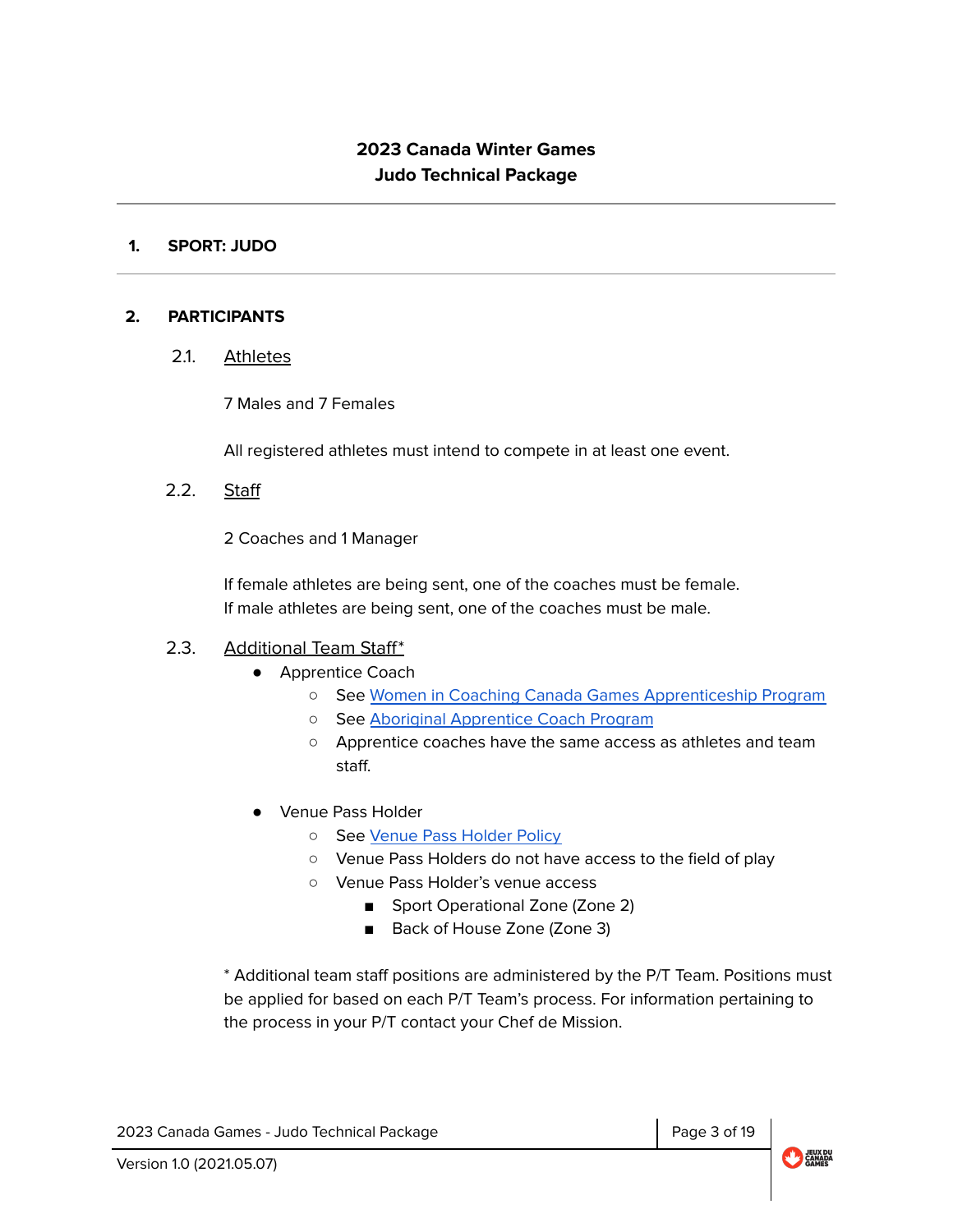## 2.4. Support for Participants

The Canada Games Council recognizes there can be barriers to participation/attendance at the Canada Games. The below policies have been developed to provide support to participants when required:

- Support for Nursing [Mothers](https://drive.google.com/file/d/1Jiti9hwV4WCMQWroE7cpzRXtiGkzyuX-/view?usp=sharing) Policy
- **[Participant](https://drive.google.com/file/d/1-ifklrlx5lwrWPUt5UUZwKxeSwcYqOa7/view?usp=sharing) Assistant Policy**

## <span id="page-3-0"></span>**3. CLASSIFICATION**

Athletes must be a minimum of 15 years of age and a maximum of 18 years of age as of December 31, 2023.

Year of birth: 2005 to 2008.

NOTE: This event is conducted in a non standard U19 age group. Tournament regulations of the 2022 Judo Canada Tournament Standards and Sanctioning policy will apply in regards to tournament regulations and weigh in protocol.

Please refer to Appendix 3 for Judo Canada's Age Dispensation Policy.

### <span id="page-3-1"></span>**4. ELIGIBILITY**

### 4.1. Athletes

All athletes must meet the eligibility regulations outlined in CGC's [Eligibility](https://drive.google.com/open?id=1wUszKUOf7U-2GvIpWw7vTUdqfha5f0UW) Policy.

Excluded from the Canada Games are:

- Senior National Team Members Defined as: Athletes who have held an SR, SR1, SR2 or C1 card at any time; and/or athletes who are part of (on the roster of) a standing Senior National Team (i.e. recognized as a Senior National Team member regardless of event participation)
- Athletes who have previously competed at the following events:
	- Senior World Championships
	- Olympic Games
	- Pan American Games\*
	- Commonwealth Games\*

2023 Canada Games - Judo Technical Package Page 4 of 19

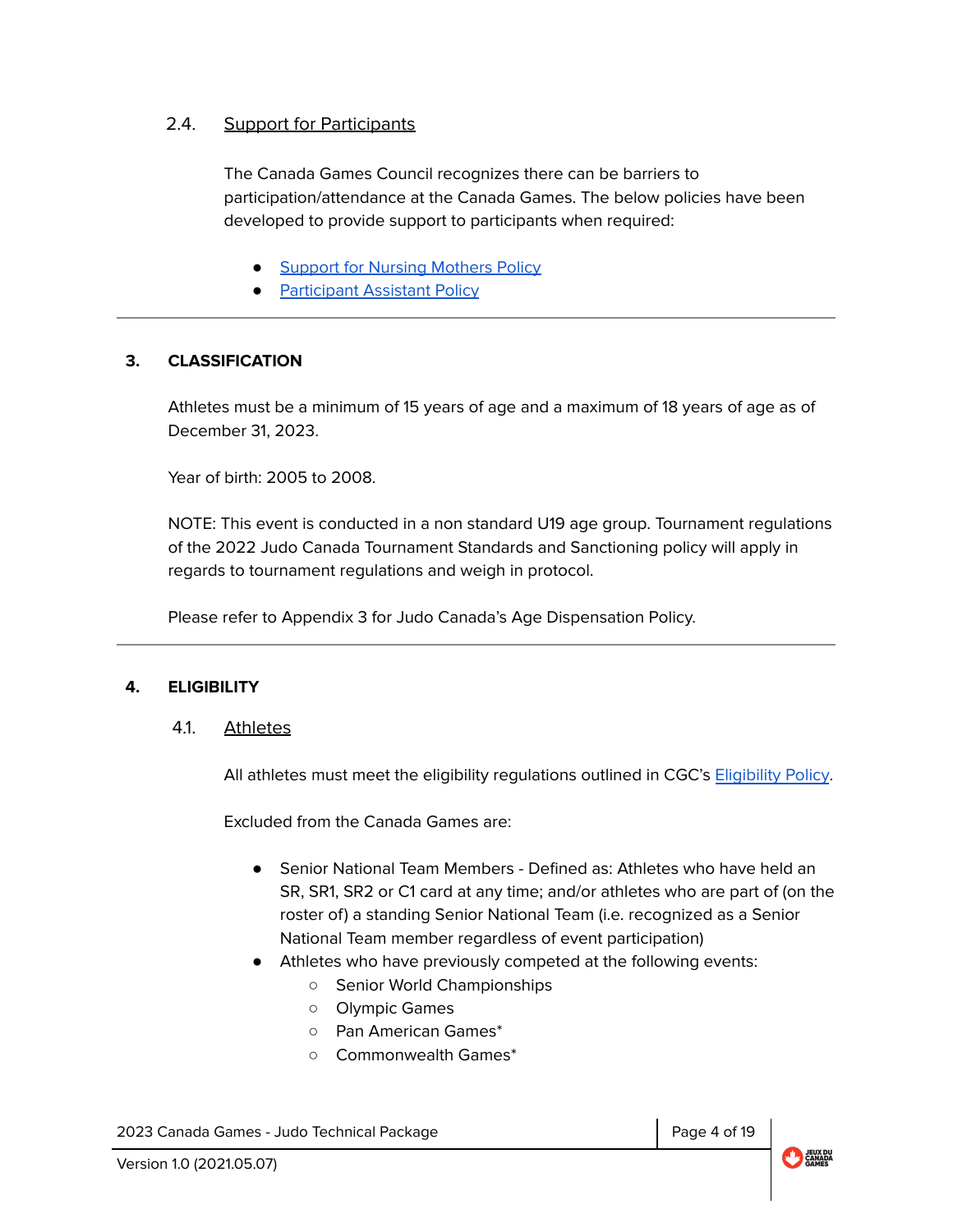○ FISU Games\*

\*If an athlete who is not carded has competed at a Commonwealth Games, Pan American Games, or FISU Games and meets all other eligibility requirements, they may be ruled eligible.

All competitors must be green belt or higher.

No athlete can be rendered ineligible within 90 days of the opening of the Games due to National Team status, carding status or competing in an excluded event (i.e., if an athlete is granted National Team status for the first time, carding status or competes in an excluded event after November 20, 2022 they will still be considered eligible to compete at the 2023 Canada Games).

Athletes who hold a C1 card (as defined by Sport Canada's Athlete Assistance program) or are in their first year of Senior National Team status may be deemed eligible on a case by case basis. Requests must be submitted to the respective P/T Team Chef de Mission and approved by the Canada Games Council's Eligibility Committee.

## 4.2. Coaches

All coaches (head and assistant) registered in the Canada Games electronic registration system must be certified under the National Coaching Certification Program (NCCP) Competition Stream, Development Context (certified status) in Judo.

Coaches must be so certified no later than 90 days prior to the opening ceremony (November 20, 2022).

Please note that "NCCP Competition-Development Certified, Not Renewed" does not qualify under the coaching standards for the 2023 Canada Winter Games.

Please refer to the CGC's Coach [Certification](https://drive.google.com/open?id=1G3R4LPSxy5bc_IZALgwLYqQzOpxFSm4x) Policy for additional information:

For more information on the coach certification pathway for Judo, please see Appendix 1.

### **5. COMPETITION**

2023 Canada Games - Judo Technical Package Page 19 and Research 19 and Page 5 of 19

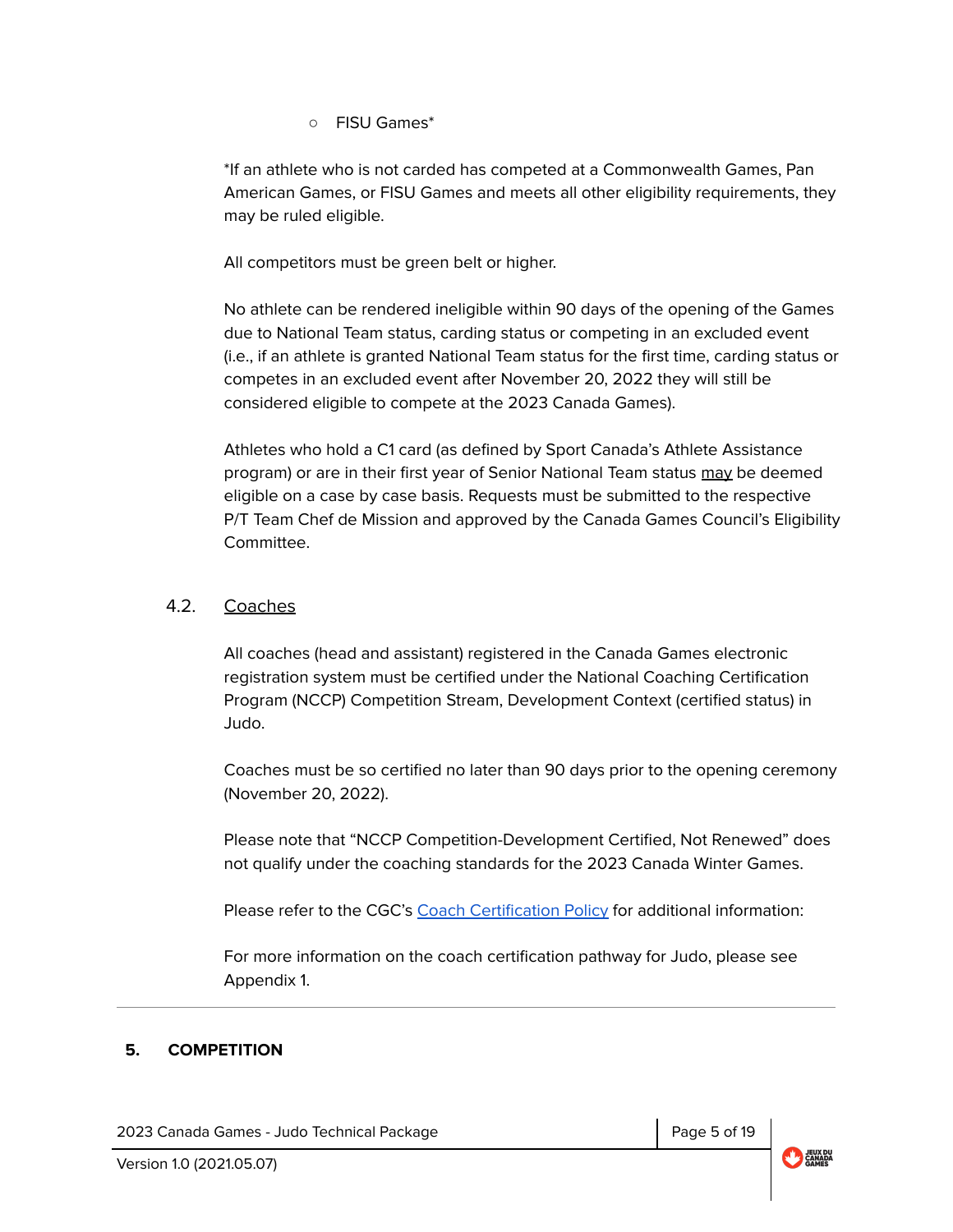## 5.1. Competition Rules

- 5.1.1. IJF Rules will be applied unless otherwise noted in this technical package.
- 5.1.2. Hansoku make
	- 5.1.2.1. Any competitor disqualified by direct hansoku-make for an action dangerous to the opponent or an action contradictory to the spirit of judo will not be eligible for repechage and will lose his/her standing.
	- 5.1.2.2. A competitor disqualified by direct hansoku-make for any other reason, loses the match but can continue in the tournament.
- 5.1.3. Any competitor submitting by kiken-gachi (injury) will not be allowed to resume competition without permission from the medical officer appointed by the tournament organizing committee.
- 5.1.4. All competitors must have 2 sets of white and 2 sets of blue judogis; or 2 sets of reversible judogis.
- 5.1.5. Competitors must wear shoes or sandals while not on the mat.
- 5.1.6. Medal winners must wear their Provincial/Territorial uniform during medal presentations. No head covering of any kind is allowed on the podium; no display of flags or any other symbols is allowed on the podium.
- 5.1.7. Medalists who refuse to participate in the medal ceremony will be removed from the result list and will not place.
- 5.1.8. Coaches will be allowed in the vicinity of the mat as per the IJF rule and must wear the official Provincial/Territorial Team uniform.
- 5.1.9. Duration of a bout 4 minutes.

## 5.2. Weight Categories

Male

up to 50 kg more than 50 kg and up to 55 kg

2023 Canada Games - Judo Technical Package Page 6 of 19

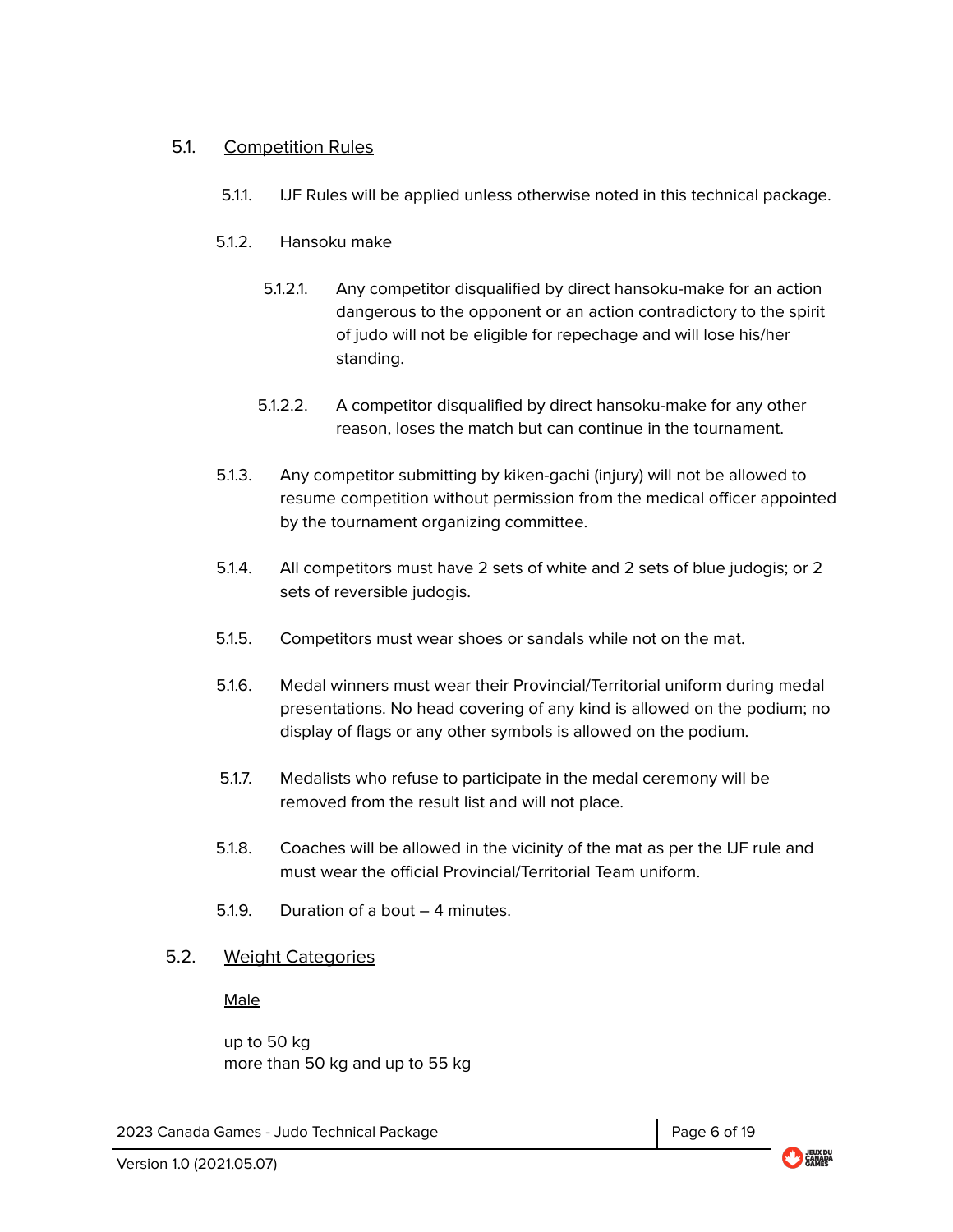more than 55 kg and up to 60 kg more than 60 kg and up to 66 kg more than 66 kg and up to 73 kg more than 73 kg and up to 81 kg more than 81

#### **Female**

up to 44 kg more than 44 kg and up to 48 kg more than 48 kg and up to 52 kg more than 52 kg and up to 57 kg more than 57 kg and up to 63 kg more than 63 kg and up to 70 kg more than 70 kg

Each Province/Territory can enter one or two competitor(s) per weight category providing that the maximum size of a team is no larger than 7 athletes.

## 5.3. Weigh-Ins

Competitors will weigh-in according to the published schedule of the event. Weigh-in will be conducted according to the 2022 edition of Judo Canada Tournament Standards and Sanctioning Policy.

Weigh-in for the team event: Competitors who competed in the individual event and are competing in the same weight division during the team event will have a 1 kg weight tolerance allowance. Competitors who for whatever reasons did not compete in the individual event will need to meet the exact weight specification.

See Appendix 4 for a tentative schedule.

## 5.4. Format

The 2023 Canada Games Judo competition will feature both an individual competition and a team competition.

Judo Canada Tournament Regulations for the U18 age group will apply at the 2023 Canada Winter Games.

2023 Canada Games - Judo Technical Package Page 7 of 19

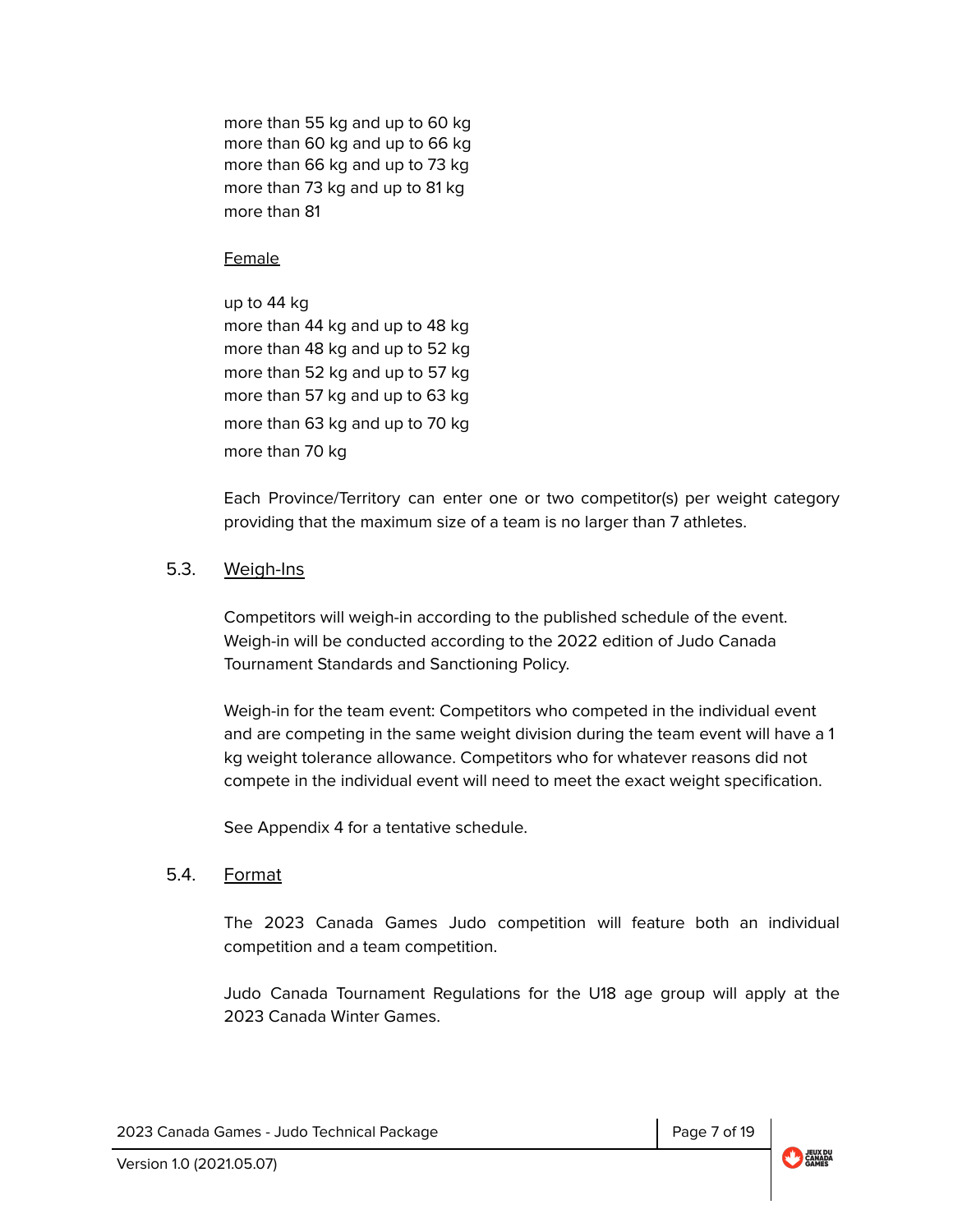#### 5.4.1. Individual Competition:

In the individual competition, a maximum of 56 medals will be awarded for medal winners in 14 weight classes (1st, 2nd, 3rd and 3rd).

The individual competition will take place on the first two days of the judo tournament.

|         | <b>Females</b>             | <b>Males</b>                 |
|---------|----------------------------|------------------------------|
| Day one | -44kg; -48kg; -52kg        | -50kg; -55kg; -60kg; -66kg   |
| Day two | -57kg; -63kg; -70kg; +70kg | $-73$ kg; $-81$ kg; $+81$ kg |

The double elimination system of competition will be used for weight categories of 8 or more athletes, the 2 pool systems will be used for weight categories with 6/7 entries, and a round robin system will be used for weight categories with 5 or less entries.

When the Round Robin or Pool format is used the following Judo Specific points will determine ranking in the pools:

- 10 points for IPPON (or equivalent fusen-gachi; kiken-gachi; hansokumake )
- 5 points for WAZA-ARI (or equivalent)
- i.e. individual win by ippon recorded as 1/10; win by wazari recorded as: 1/5.

No seeding will be applied.

**NOTE**: In a pool tournament format, when an athlete is withdrawn (direct Hansoku-make) from the tournament, the future opponent(s) receive points for fusen gachi.

5.4.2. Team Competition:

The team competition will feature teams composed of 6 weight classes:

Male teams : -55; -60; -66; -73; -81; +81 Female teams : -48; -52; -57; -63; -70; +70

A Provincial/Territorial team must have at least 4 judokas (i.e. male or female teams must have a minimum of four competitors) to enter the team tournament.

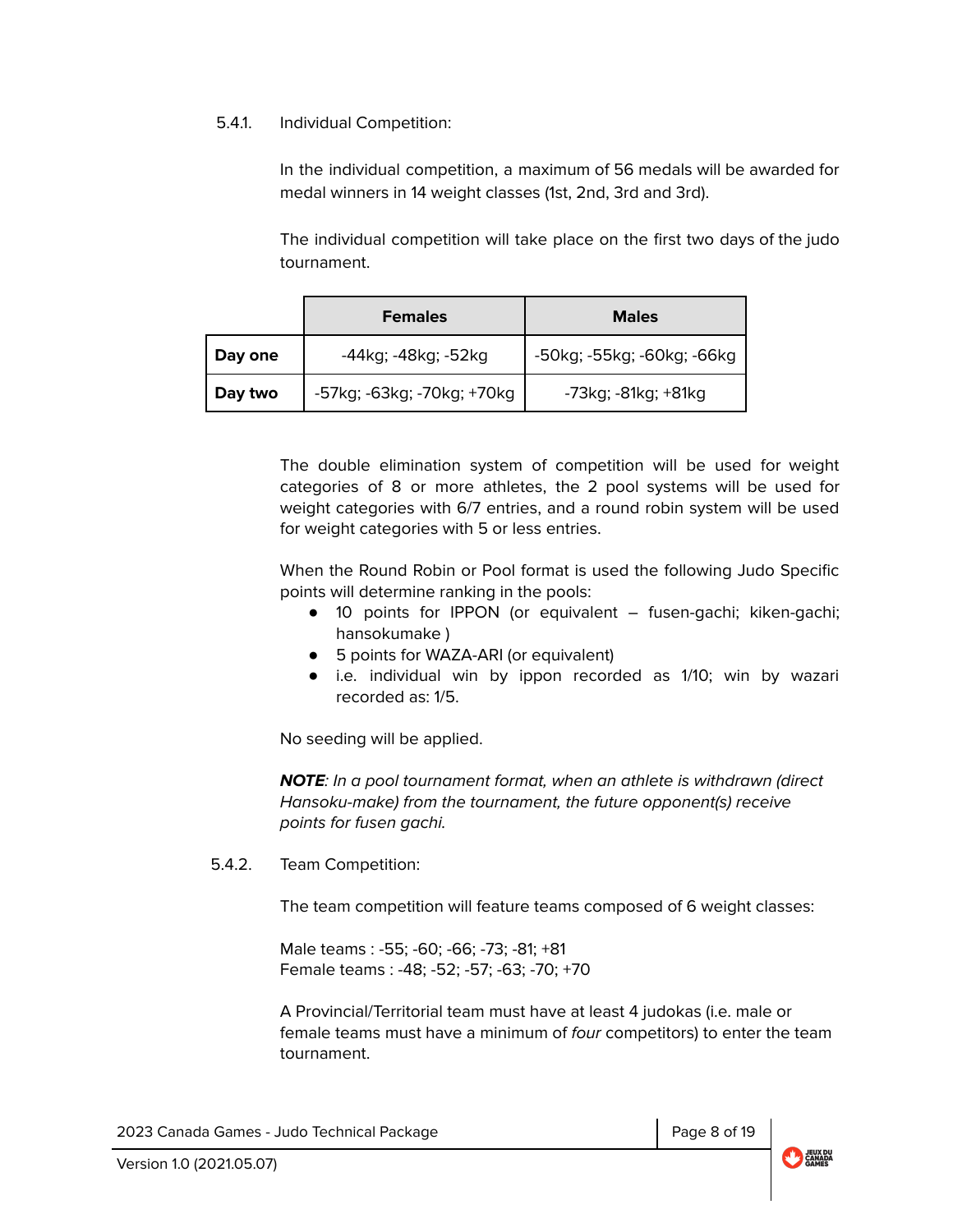Each competitor is entitled to fight in his/her own weight category or in the next higher category.

In the team competition, 4 medals will be awarded for 1st, 2nd, and two 3rd (up to 28 individual medals per gender) for each member of the team placing 1st through 3rd (athletes of the Provincial/Territorial team who are not competing in the team tournament but are substitutes in their respective teams will also receive medals).

Men and women will compete as separate teams.

The team tournament will be conducted on the 4th day of the judo event, after a day of rest that will follow the individual tournament.

A Canadian Modified double elimination system of competition will be used. It will be based on the results of Provincial/Territorial athletes in the 2023 Canada Winter Games individual competition.

The Provincial/Territorial teams will be ranked. Rankings are based on a 6, 4, 3, 3, 1, 1 point system for 1st, 2nd, 3rd, 3rd, 5th and 5th respectively in the individual competition.

As per Judo Canada Tournament policy, teams ranked #1 & #4 will be seeded in pool A as A1 and A2 respectively, and teams ranked  $#2 \& #3$  will be seeded in pool B as B1 and B2 respectively. The other participating teams will be assigned to pool A or B by a random draw.

In case of a tie in the ranking points, the following steps will be used in consecutive order to break the tie and determine seed position:

Number of individual gold medals won Number of individual silver medals won Number of individual bronze medals won Number of individual wins within the teams tied Number of individual wins by ippon within the teams tied Number of individual wins by wazari …. Etc.

Only teams that have a theoretical chance to win a dual meet will be allowed into the team dual meet competition (i.e. male or female teams must have a minimum of four competitors).

All contested bouts must be decided. If at the end of the regulation time the score is tie, the bout continues as per the Golden Score regulation.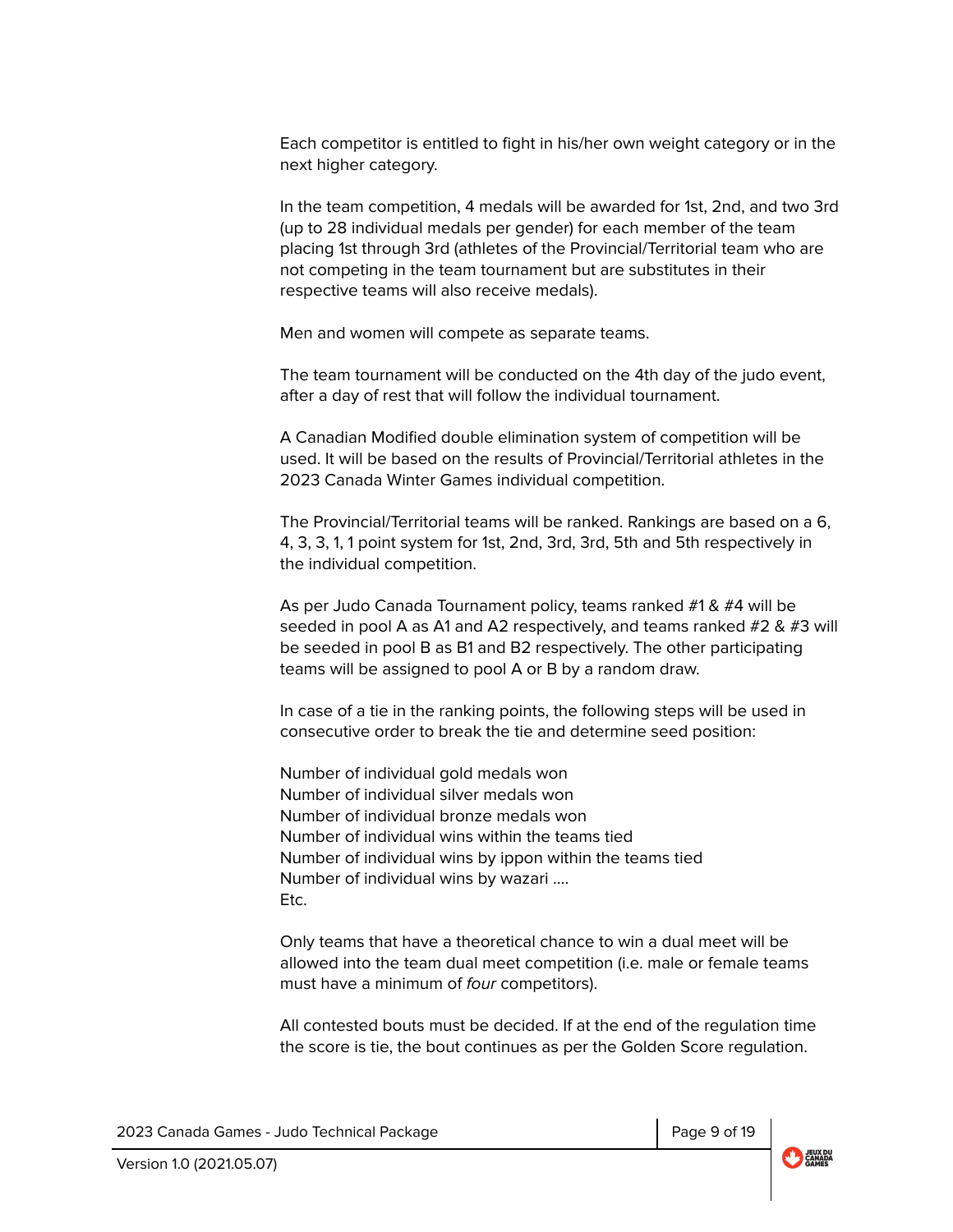For each individual win within a dual meet contest, the winner receives one point. Judo specific points for a quality win are recorded. For a win by Fusen Gachi one point and 10 judo specific points are awarded.

After all the bouts in the dual meet contest are concluded, the team that accumulated the higher number of points wins.

### 5.5. Team Event Points

Scoring during team will follow the following protocol:

- 1 point for each individual win by the athlete of the team.
- Additional Judo Specific points to consider:
	- 10 points for IPPON (or equivalent fusen-gachi; kiken-gachi; hansokumake )
	- 5 points for WAZA-ARI (or equivalent)
- i.e. individual win by ippon recorded as 1/10; win by wazari recorded as: 1/5.

### <span id="page-9-0"></span>**6. TIE BREAKING RULES - COMPETITION**

## 6.1. Individual Competition:

According to Judo rules, no match can end in a tie in individual competition.

In case of a tie in a **Pool or Round Robin:**

- In a tie between three athletes, a Round Robin will take place between those athletes using a tie breaker round robin. In such a case, the "golden score" sudden death rule from the beginning of each bout will be applied.
- In case the tie persists, the following tie-breaking criteria will apply (**IMPORTANT** - the time of each bout must be correctly recorded):
	- 1. The tournament director will decide whether the competition schedule allows conducting this competition for the third time (i.e. minimum time required in a pool of 3 competitors is 45 minutes).
	- 2. In case the tie persists after the second round (or third if such was conducted), the total time of bouts won in the competition, by each of the participants, will be added. The judoka with the shortest total time of bouts won will place first; the judoka with the second shortest time will place second; etc.
	- 3. In case the tie persists after step 2, the weight of the competitors recorded during the official weigh-in will determine their placing. The lightest will place first, second lightest second; etc.
	- 4. In case the tie persists, the Technical Committee designate will make a decision on further action.

2023 Canada Games - Judo Technical Package Page 10 of 19

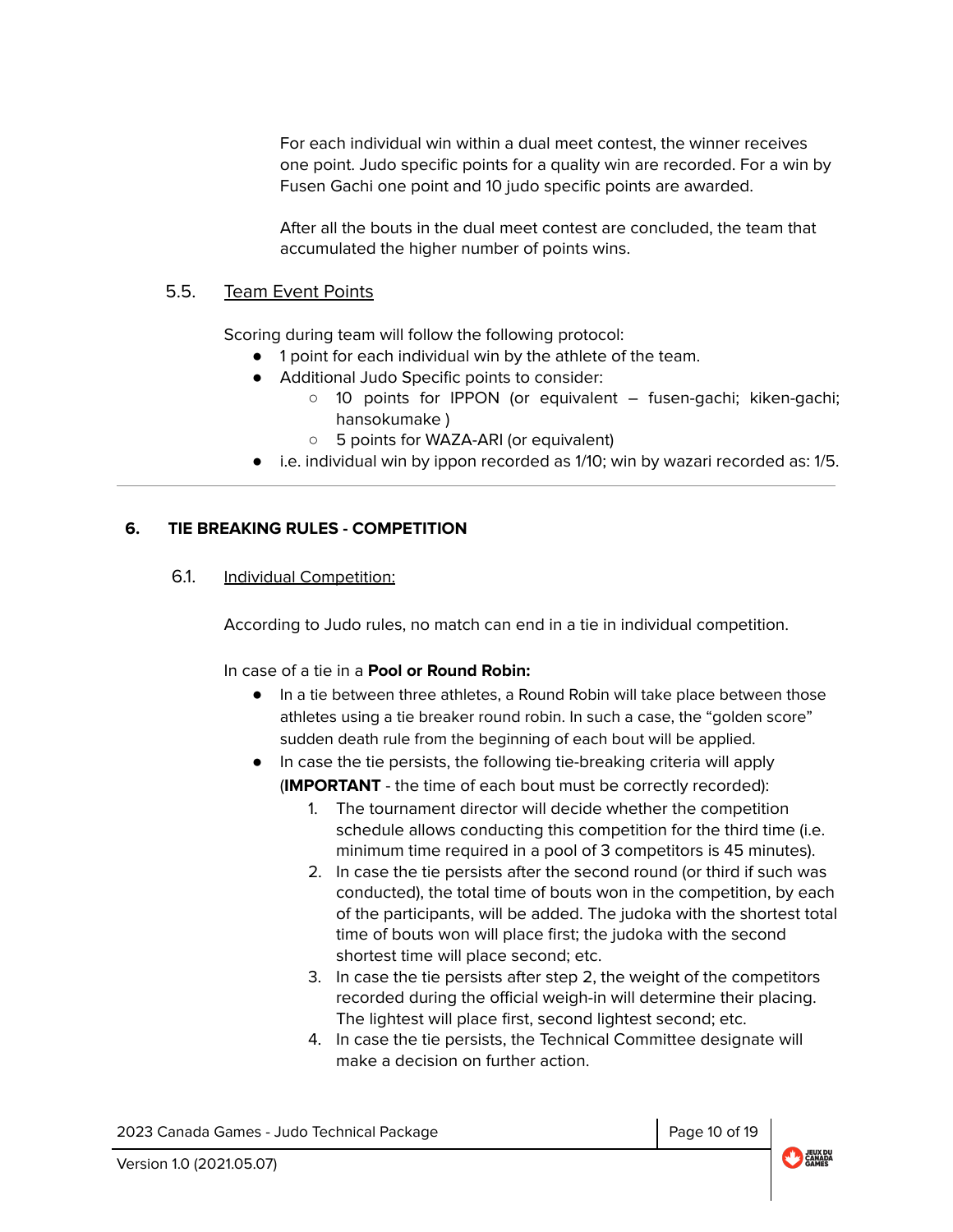## 6.2 Team Competition

In case of a tie in the number of wins, the total of judo specific points for a quality of win will decide a winner. In case the judo points are also tied, one bout will be repeated and decide on the outcome of the dual meet. The choice of the bout will be done by a random draw from among all weight categories. The additional bout will start as a golden score.

## <span id="page-10-0"></span>**7. REGISTRATION & EVENT ENTRIES**

## 7.1. Canada Games Council Registration Deadline

All participants (athletes, coaches, managers and additional team staff) must be registered in the Canada Games electronic registration system no later than 14 days prior to the Opening Ceremony (February 4, 2023).

All team lists of athletes and coaches must be submitted to Judo Canada one month prior to the Opening Ceremony of the CWG (January 18, 2023) for verification of eligibility.

## 7.2. Event Entry Deadline

Event entries for each participant will be confirmed at the Coach/Manager meeting held prior to the first event.

## <span id="page-10-1"></span>**8. SPORT SCORING POINTS**

Sport scoring points are a tool used to determine the performance of a P/T Team across all events within a sport. At the conclusion of an event, sport scoring points will be awarded using the following criteria:

## 8.1. Individual Events

- Athletes will be ranked from first through last place
- Each event (each weight category) will be scored separately
- Sport scoring points will be awarded based on the chart below

|--|

2023 Canada Games - Judo Technical Package Page 11 of 19

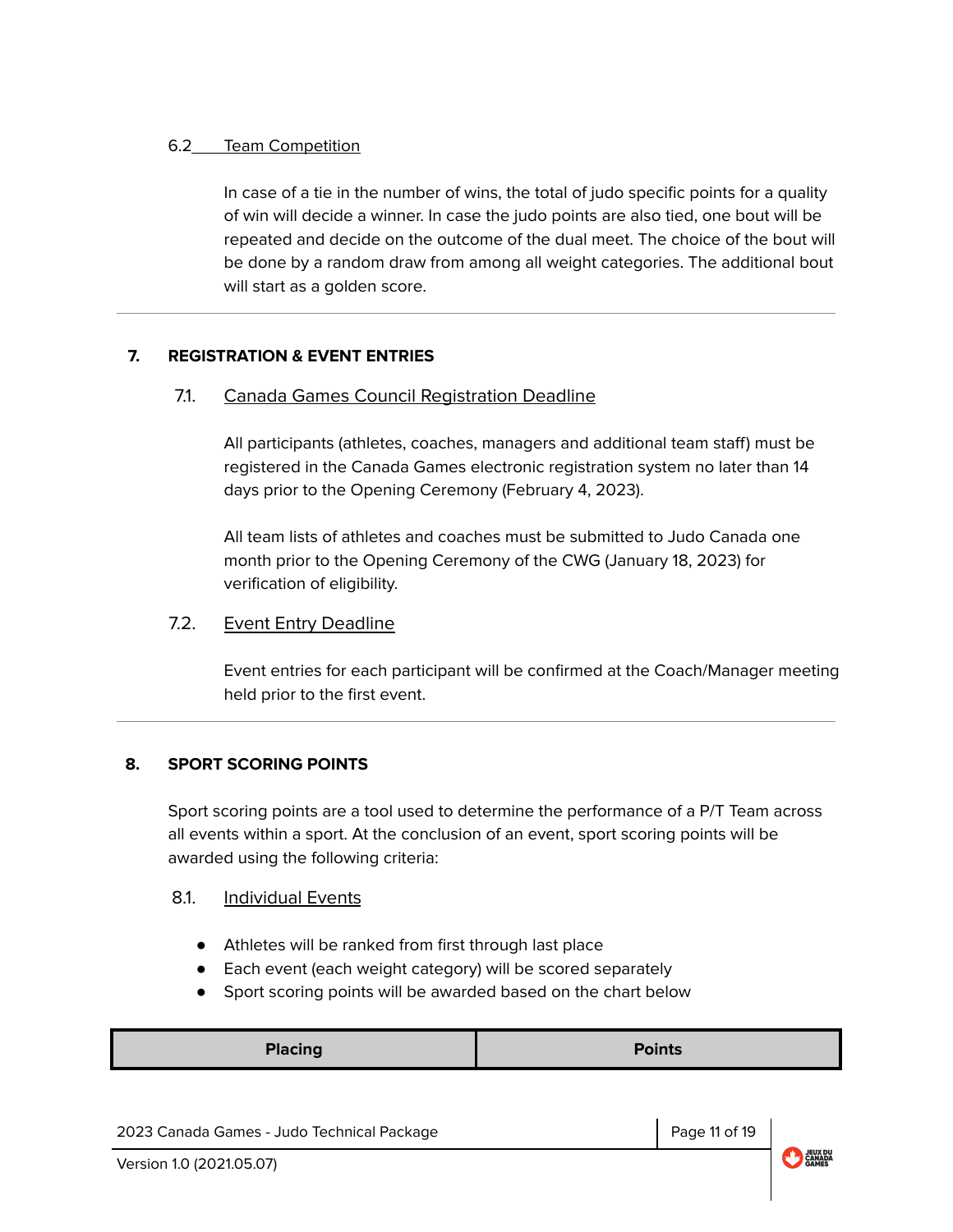| 1st |   |
|-----|---|
| 2nd |   |
| 3rd | ∽ |

## 8.2. Team Events

- Teams that participated in the team event will receive points according to their placement providing that each placing was accomplished with a won dual meet
- If a placement is achieved without winning a dual meet, the placement will not be shared
	- For example, if one team placing in 7th earned that standing with a win in a preliminary round, while the other one placed without winning a dual meet, in such case the team who won a dual meet will receive points for 7th place, while the other will receive points for 8th place. Teams placing in positions 9 to 13 will share points according to the same process as described above.
	- In case teams are not able to compete in the team dual meet competition, due to inadequate number of athletes, such teams will receive points for last place. In case more than one team cannot compete, points for placing last will be added together and shared equally between the tied teams.
- Sport scoring points will be awarded based on the charts below

| <b>Placing</b> | <b>Number of teams</b> |
|----------------|------------------------|
| 1st (Gold)     |                        |
| 2nd (Silver)   |                        |
| 3rd (Bronze)   | 2                      |
| 5th            | 2                      |
| 7th            | $\mathfrak{D}$         |
| 9th            | Up to 5                |

2023 Canada Games - Judo Technical Package Page 12 of 19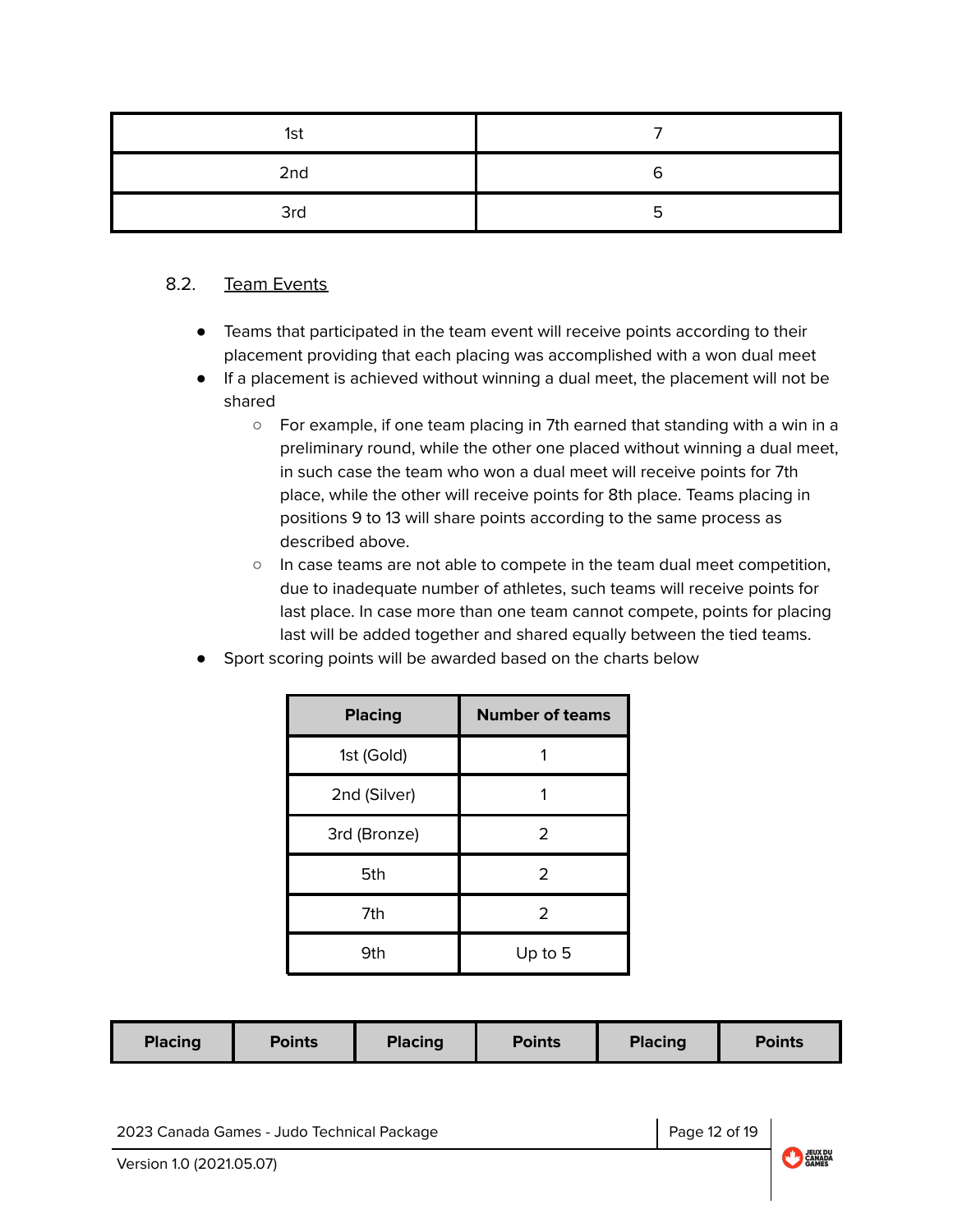| 1st | 20 | 6th  | ⇁ | 11th | າ   |
|-----|----|------|---|------|-----|
| 2nd | 15 | 7th  | 6 | 12th | 1.5 |
| 3rd | 11 | 8th  | 5 | 13th |     |
| 4th | 9  | 9th  | 4 |      |     |
| 5th | 8  | 10th | 3 |      |     |

### <span id="page-12-0"></span>**9. FLAG POINTS**

Games to Games performance by a P/T Team at the Canada Games is measured by accumulated Flag Points. Every P/T Team is awarded Flag Points for its ranked performance in each sport in which it competes.

In Judo, Flag Points will be awarded separately for female and male events based on the total of sport scoring points awarded.

After ranking the P/T Teams from first to last, and after any ties have been resolved as detailed in Section 10 (Tie Breaking Rules - Flag Points), Flag Points will be awarded as follows:

| <b>Placing</b> | <b>Points</b> | <b>Placing</b> | <b>Points</b>  | <b>Placing</b> | <b>Points</b> |  |
|----------------|---------------|----------------|----------------|----------------|---------------|--|
| 1st            | 10            | 6th            | 5              | 11th           | 1.5           |  |
| 2nd            | 9             | 7th            | 4              | 12th           |               |  |
| 3rd            | 8             | 8th            | 3              | 13th           | 0.5           |  |
| 4th            | ⇁             | 9th            | 2.5            |                |               |  |
| 5th            | 6             | 10th           | $\overline{2}$ |                |               |  |

### <span id="page-12-1"></span>**10. TIE BREAKING RULES - FLAG POINTS**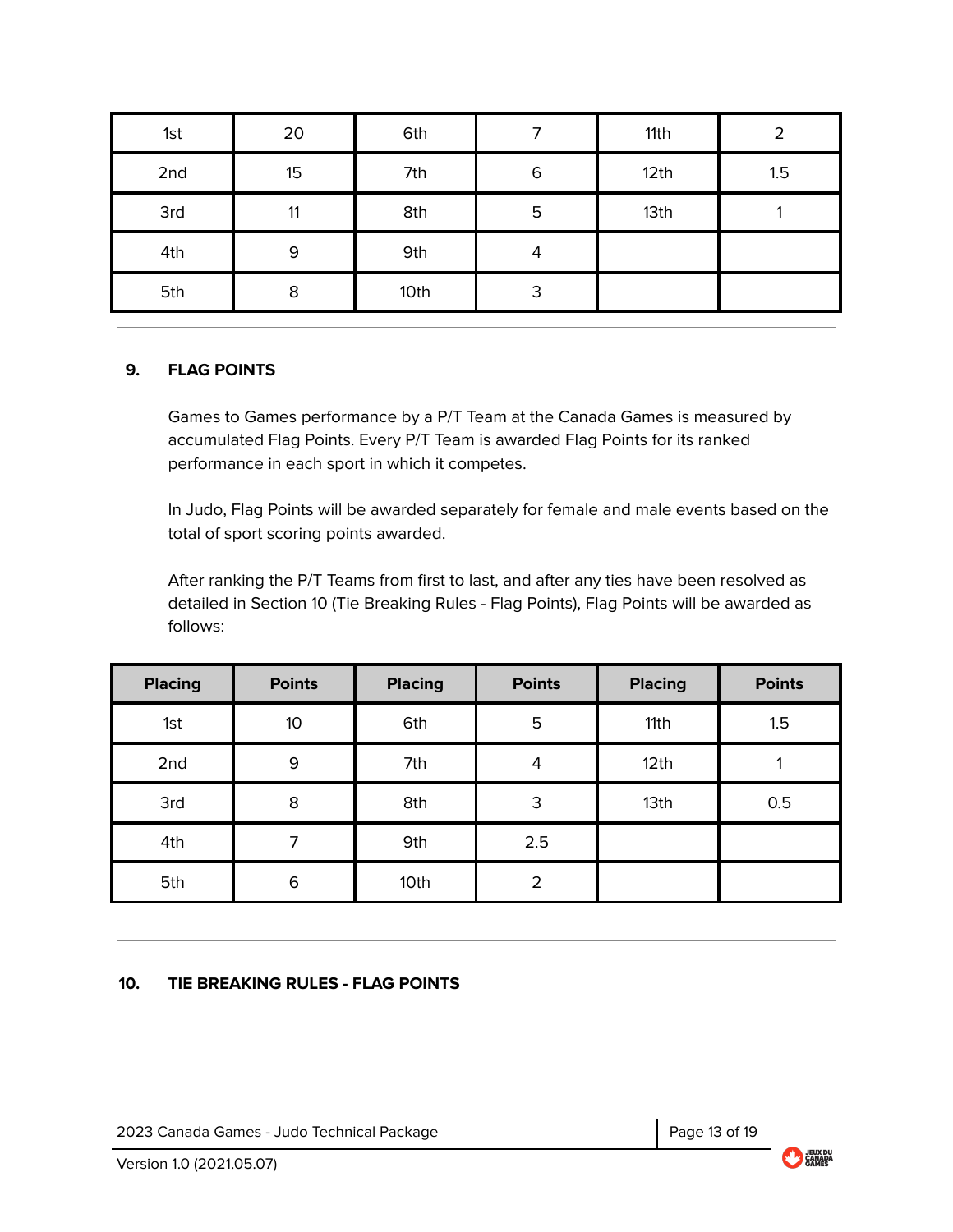- 10.1. If a tie occurs in the final Provincial/Territorial team standings, the Province/Territory with the greater number of event first places will be assigned the higher rank; if the tie persists, the procedure is repeated for event second places, then third places, etc.
- 10.2. If the tie persists, the Province/Territory with the higher standing in the team event - last event completed will be assigned the higher rank. If necessary, the procedure is repeated for the second last event completed and the third last, etc.

### <span id="page-13-0"></span>**11. MEDALS**

The Canada Games will award medals to athletes only.

| Team       | Gold: 14 | Silver: 14 | Bronze: 28 |
|------------|----------|------------|------------|
| Individual | Gold: 14 | Silver: 14 | Bronze: 28 |

### <span id="page-13-1"></span>**12. COMPETITION UNIFORM**

White and blue judogis are required as per Judo Canada Tournament Standards and Sanctioning Policy.

Provincial/Territorial team colours must be worn by medal winners for awards presentations. Additional information on each Provincial/Territorial team's colours can be found in Appendix C of the CGC's P/T Team Uniform and [Sponsorship](https://drive.google.com/file/d/1vMbiA2HctQIuBGM_NmMtRi0hMPPDlMQb/view?usp=sharing) Policy.

#### <span id="page-13-2"></span>**13. EQUIPMENT**

n/a

### <span id="page-13-3"></span>**14. PROTEST & APPEALS**

### 14.1. Canada Games Council Appeal Policy

Appeals relating to the Judo Technical Package or any decisions made by the CGC will be made in accordance with the CGC's [Appeal](https://drive.google.com/file/d/1hze-wvJJXahMgpCpn-JS-di8BY9AApR7/view?usp=sharing) Policy.

2023 Canada Games - Judo Technical Package Page 14 of 19

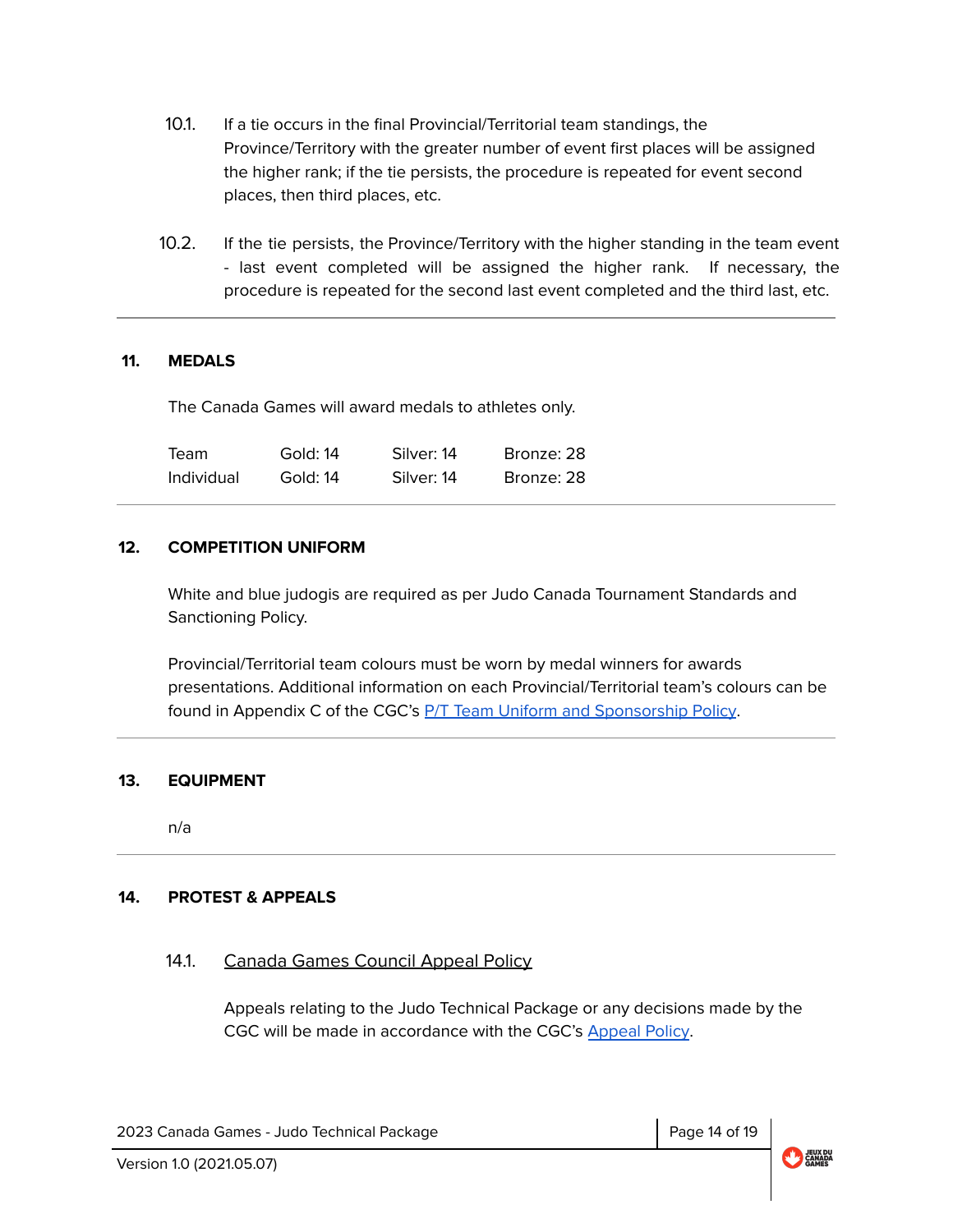## 14.2. Competition Protests

There is no protest policy on competition results in judo.

### <span id="page-14-0"></span>**15. ANTI-DOPING**

The CGC adopts the Canadian Anti-Doping Program (CADP) Covenant as a fundamental commitment to engage in a cooperative and collaborative effort to eliminate doping in sport and to support harmonized, coordinated and effective anti-doping measures in Canada. Any Canada Games participant (athlete, coach, manager, technical support, or other person) found to have committed an anti-doping rule violation at the Canada Games (as determined pursuant to the CADP) will be subject to all of the penalties and consequences, as outlined in the Canadian [Anti-Doping](https://cces.ca/sites/default/files/content/docs/pdf/2021-cces-policy-cadp-2021-final-draft-e.pdf) Program.

#### <span id="page-14-1"></span>**16. APPENDICES**

Please review the attached appendices as they form an integral part of this technical package.

- APPENDIX 1 Coach Certification Requirements
- APPENDIX 2 Performance Guidelines
- APPENDIX 3 Age Dispensation
- APPENDIX 4 Tentative Schedule

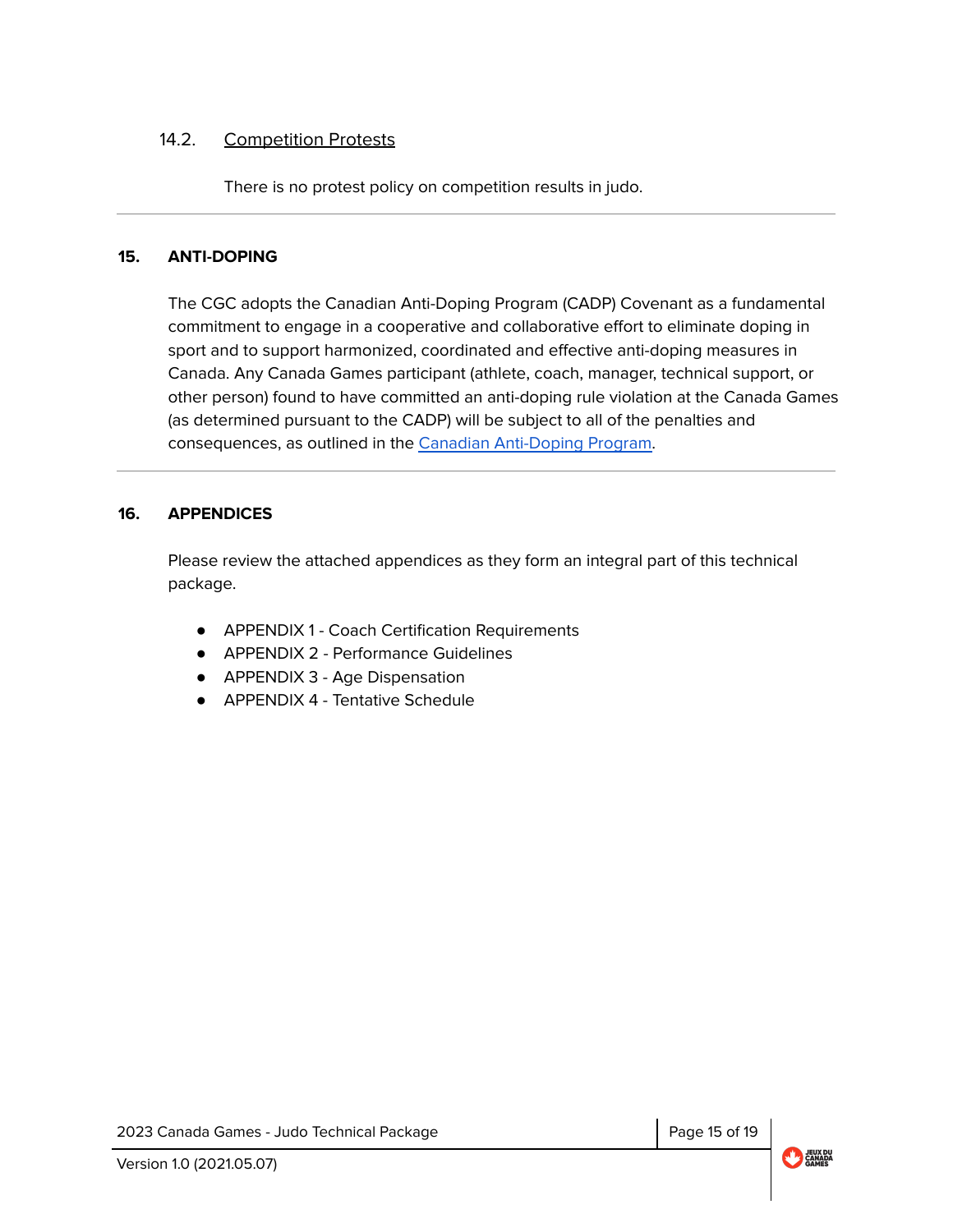## **APPENDIX 1 - COACH CERTIFICATION REQUIREMENTS**

<span id="page-15-0"></span>Coaches are directed to

[http://www.judocanada.org/wp-content/uploads/2011/05/OVERVIEW-TRAINING-EVALUATION-Co](http://www.judocanada.org/wp-content/uploads/2011/05/OVERVIEW-TRAINING-EVALUATION-CompDev_EN1_1page.pdf) [mpDev\\_EN1\\_1page.pdf](http://www.judocanada.org/wp-content/uploads/2011/05/OVERVIEW-TRAINING-EVALUATION-CompDev_EN1_1page.pdf) for comprehensive information on coach certification and the certification pathway.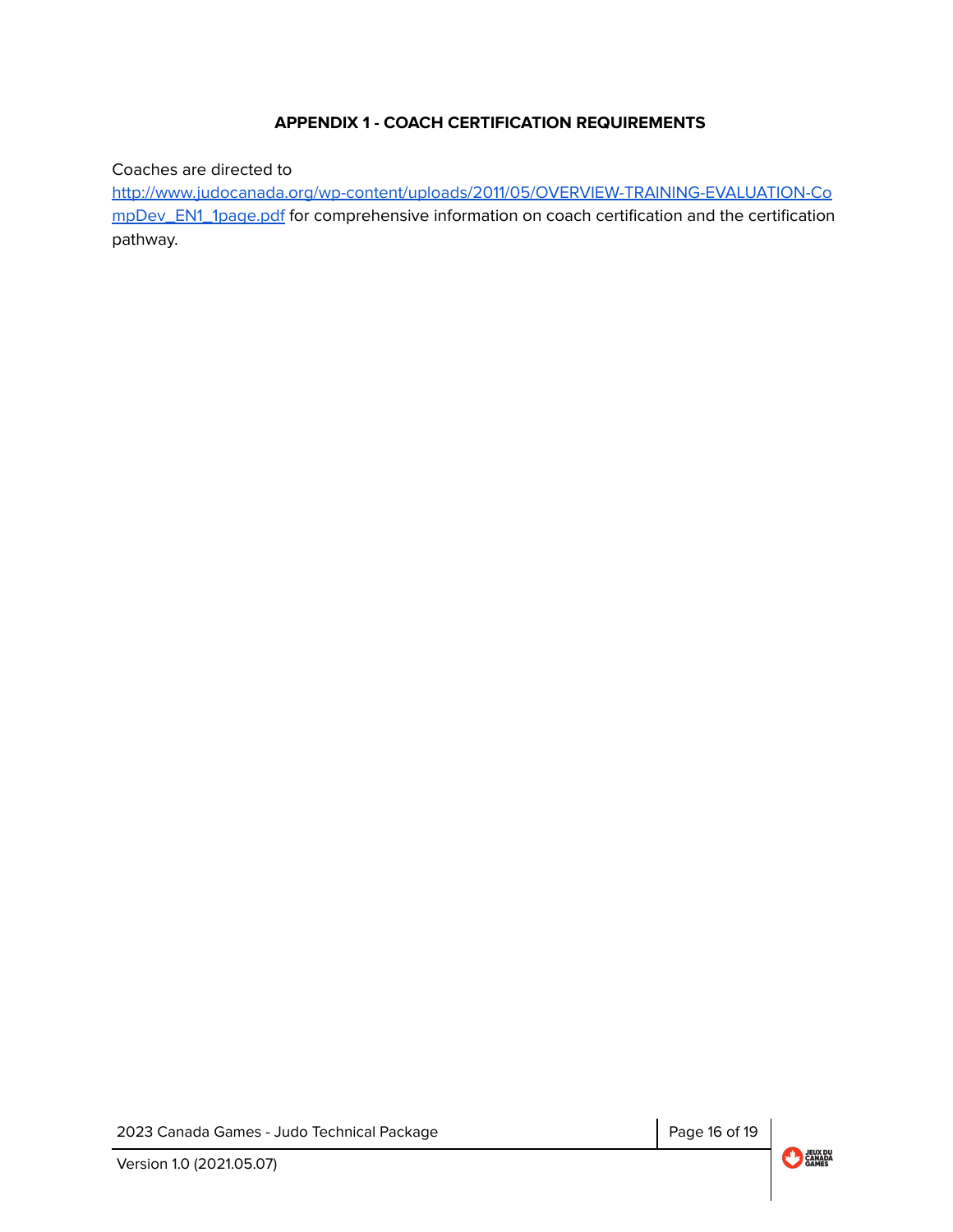## **APPENDIX 2 - PERFORMANCE GUIDELINES**

<span id="page-16-0"></span>The following Performance Guidelines have been established by the respective NSO, at the request of the CGC and the Federal-Provincial/Territorial Sport Committee (FPTSC), to reflect the expected training and/or performance parameters of a typical Canada Games athlete in the Training to Compete phase of LTD. These Performance Guidelines have been developed as a tool for P/T teams to use at their discretion in the training and selection of their Canada Games teams. These Guidelines are not required selection criteria.

U18 and U16 recommended training/performance standards from Judo Canada:

|                                                       | U <sub>18</sub>                                                   |  |  |  |  |
|-------------------------------------------------------|-------------------------------------------------------------------|--|--|--|--|
| <b>U16</b>                                            | <b>Regional - National Center</b>                                 |  |  |  |  |
| <b>Provincial - Regional Center</b>                   | Minimum 48 weeks/year                                             |  |  |  |  |
| Minimum 44 weeks/year                                 | <b>Tactical / Physical / Technical</b><br><b>Training</b>         |  |  |  |  |
| <b>Technical Development</b>                          | <b>Competition -</b><br><b>Minimum 8x year</b>                    |  |  |  |  |
| <b>Competition -</b><br>Minimum 8x year / or 40 bouts | <b>Speed Endurance</b>                                            |  |  |  |  |
| <b>Coordination Speed Endurance</b>                   | <b>Strength Endurance</b>                                         |  |  |  |  |
| <b>Intro to Tactical Training</b>                     | <b>Social Interactions</b>                                        |  |  |  |  |
| <b>Mental Training</b><br><b>Cross Training -</b>     | <b>Mental Training incorporated</b><br>into regular judo practice |  |  |  |  |
| Minimum 3x week                                       | <b>Cross Training -</b><br><b>Minimum 3x week</b>                 |  |  |  |  |
| <b>Judo 4x week minimum</b>                           | Judo 4x week minimum                                              |  |  |  |  |
| <b>Healthy Life Style</b>                             | <b>Healthy Life Style</b>                                         |  |  |  |  |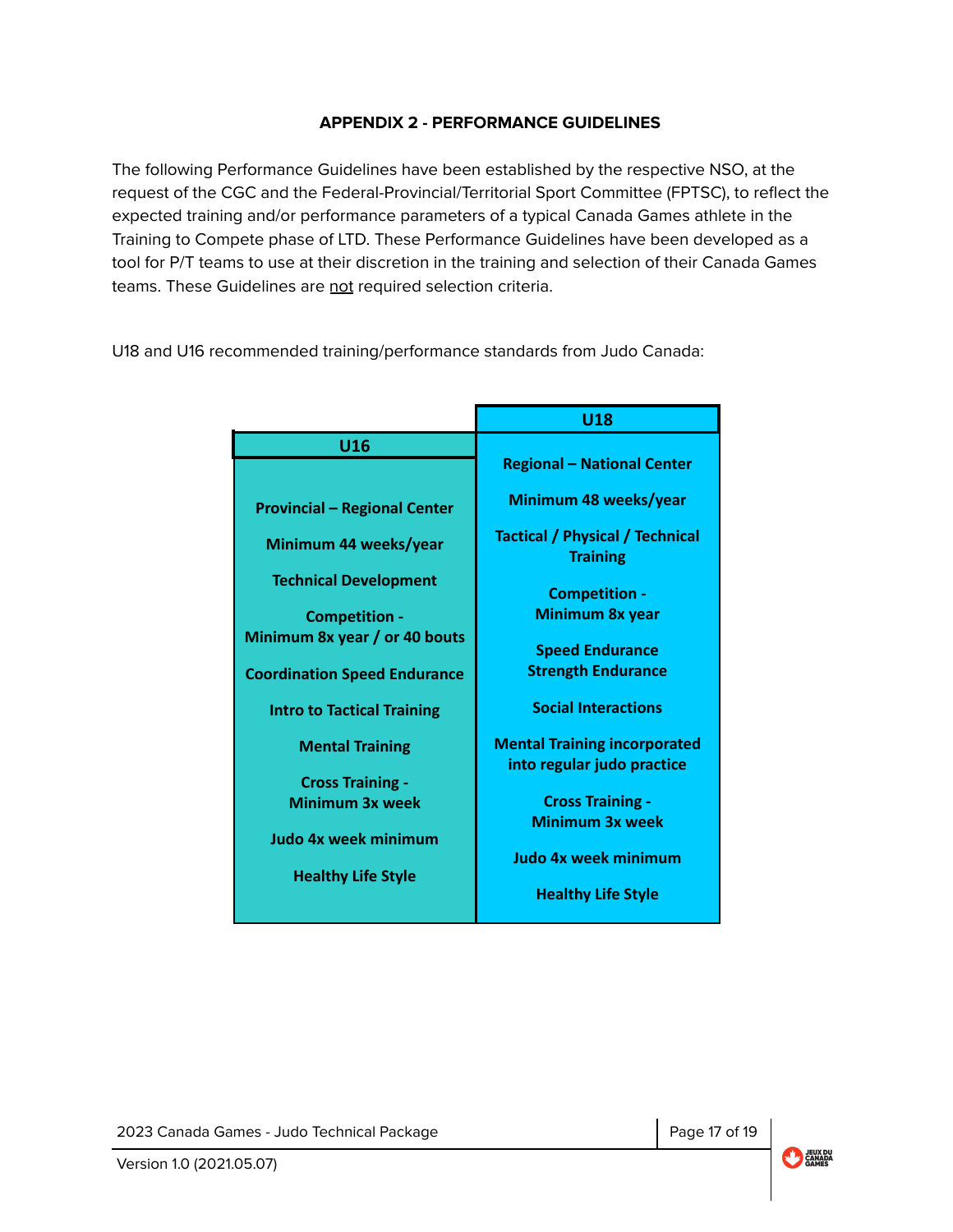## **APPENDIX 3 - AGE DISPENSATION**

<span id="page-17-0"></span>To allow young but exceptionally mature athletes to gain an adequate competitive experience, Judo Canada will apply an early bloomer clause in cases when Provincial/Territorial associations nominate athletes younger than born in 2008. Such Provincial/Territorial nominations must be accompanied by the nominee's competitive history in Judo Canada's sanctioned tournaments and will be subject to approval on a case-by-case basis by Judo Canada's designated Sport Committee.

All team lists of athletes and coaches must be submitted to Judo Canada one month prior to the Opening Ceremony of the CWG (January 18, 2023) for verification of eligibility.

See Judo Canada's Early Bloomer clause at the following link: <https://www.judocanada.org/tournament/>